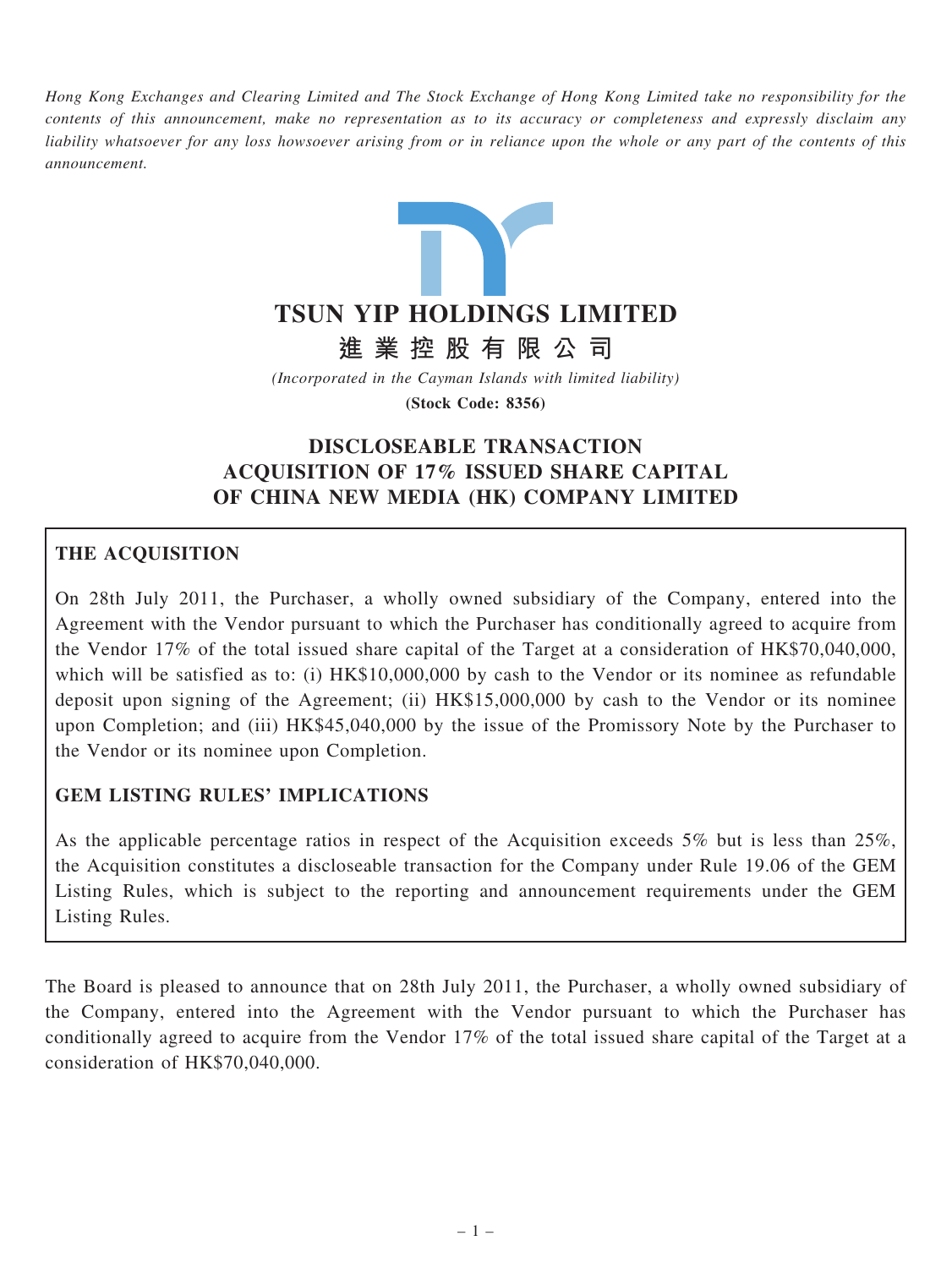### THE AGREEMENT

Date: 28th July 2011

Parties: 1. Win Today Limited as the vendor

2. Profit Station Limited as the purchaser

To the best of the Directors' information and belief after making reasonable enquiries, the Vendor and its ultimate beneficial owner are Independent Third Parties. The principal activity of the Vendor is investment holdings.

#### Assets to be acquired

Pursuant to the Agreement, the Purchaser has conditionally agreed to acquire from the Vendor the Sale Shares, representing 17% of the total issued share capital of the Target.

### Consideration

The Consideration is HK\$70,040,000, which will be satisfied as to: (i) HK\$10,000,000 by cash to the Vendor or its nominee as refundable deposit upon signing of the Agreement; (ii) HK\$15,000,000 by cash to the Vendor or its nominee upon Completion; and (iii) HK45,040,000 by the issue of the Promissory Note by the Purchaser to the Vendor or its nominee upon Completion.

The cash portion of the Consideration will be funded by internal resources of the Company. The Consideration was arrived at based on normal commercial terms after arm's length negotiations between the Company and the Vendor which the Board has made reference to the valuation of the entire equity interest in the Target as prepared by the Valuer of approximately HK\$412,000,000 as at 30th June 2011 and the consideration for the Acquisition of HK\$70,040,000 represents 17% of the Target's value based on the said valuation. For further details of the valuation, please see the section headed ''Valuation'' below.

In view of the above, the Directors consider that the terms for the Acquisition is fair and reasonable and on normal commercial terms and is in the interests of the Company and the Shareholders as a whole.

#### Conditions precedent

The completion of the Agreement is subject to the following conditions precedent:

- (a) the Purchaser being reasonably satisfied with the results of the due diligence review of the assets, liabilities, operations and affairs of the Target;
- (b) all necessary consents and approvals required to be obtained on the part of the Vendor, the Purchaser and the Company in respect of the Agreement and the transactions contemplated thereby having been obtained;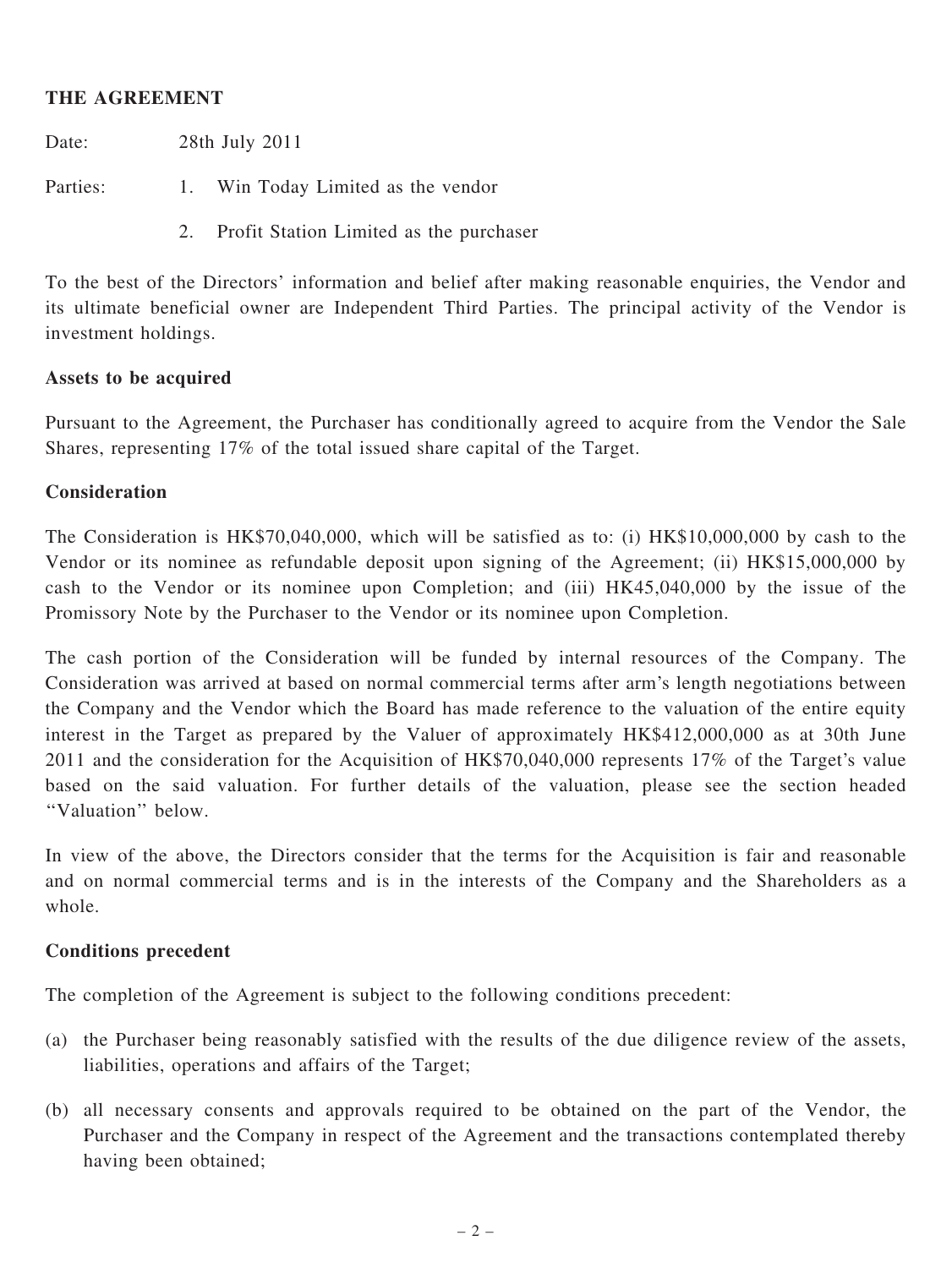- (c) all necessary waiver, consent, approval, licence, authorisation, permission, order (if required) from the relevant governmental or regulatory authorities or other third parties which are necessary in connection with the Agreement and the transactions contemplated thereby; and
- (d) the warranties by the Vendor set out in the Agreement remaining true and accurate in all respects.

If the above conditions are not satisfied (or as the case may be, waived by the Purchaser) on or before 5:00 p.m. on 31st August 2011, or such later date as the Vendor and the Purchaser may agree, the Agreement shall cease and terminate and neither party shall have any obligations and liabilities towards each other thereunder save for any antecedent breaches of the terms thereof.

The Directors currently have no intention of waiving any of the conditions precedent.

### **COMPLETION**

Completion will take place on the business day after all the conditions precedent of the Agreement have been fulfilled or waived (as the case may be) (the "**Completion Date**") or such other date as the Vendor and the Purchaser may agree.

### Major Terms of the Promissory Note

The major terms of the Promissory Note are as follows:

| <b>Principal amount</b> | in the aggregate amount of HK\$45,040,000                                                                                                                                                                                                                                                                    |
|-------------------------|--------------------------------------------------------------------------------------------------------------------------------------------------------------------------------------------------------------------------------------------------------------------------------------------------------------|
| <b>Maturity date</b>    | the 3rd anniversary of the Completion date (the "PN Maturity Date")                                                                                                                                                                                                                                          |
| <b>Interest</b>         | an annual interest rate of 3% all interest accrued shall be payable on the PN<br><b>Maturity Date</b>                                                                                                                                                                                                        |
| <b>Redemption</b>       | the Company may at any time from the date of issue of the Promissory Note<br>up to the date immediately prior to the PN Maturity Date, repay the entire<br>Promissory Note or any part of it by payment to the holder of the Promissory<br>Note of the outstanding principal amount thereof, without penalty |
| <b>Transferability</b>  | the Promissory Note is freely transferable and assignable by the holder to any<br>person whether in whole or in part                                                                                                                                                                                         |

## INFORMATION ON THE TARGET

The Target is a company incorporated in Hong Kong and is owned as to 51% by China New Media Company Limited (''CNM''), 19% by Superior Luck Investments Limited (''Superior Luck'') and 30% by the Vendor. CNM is a wholly owned subsidiary of China Outdoor Media Group Limited (Stock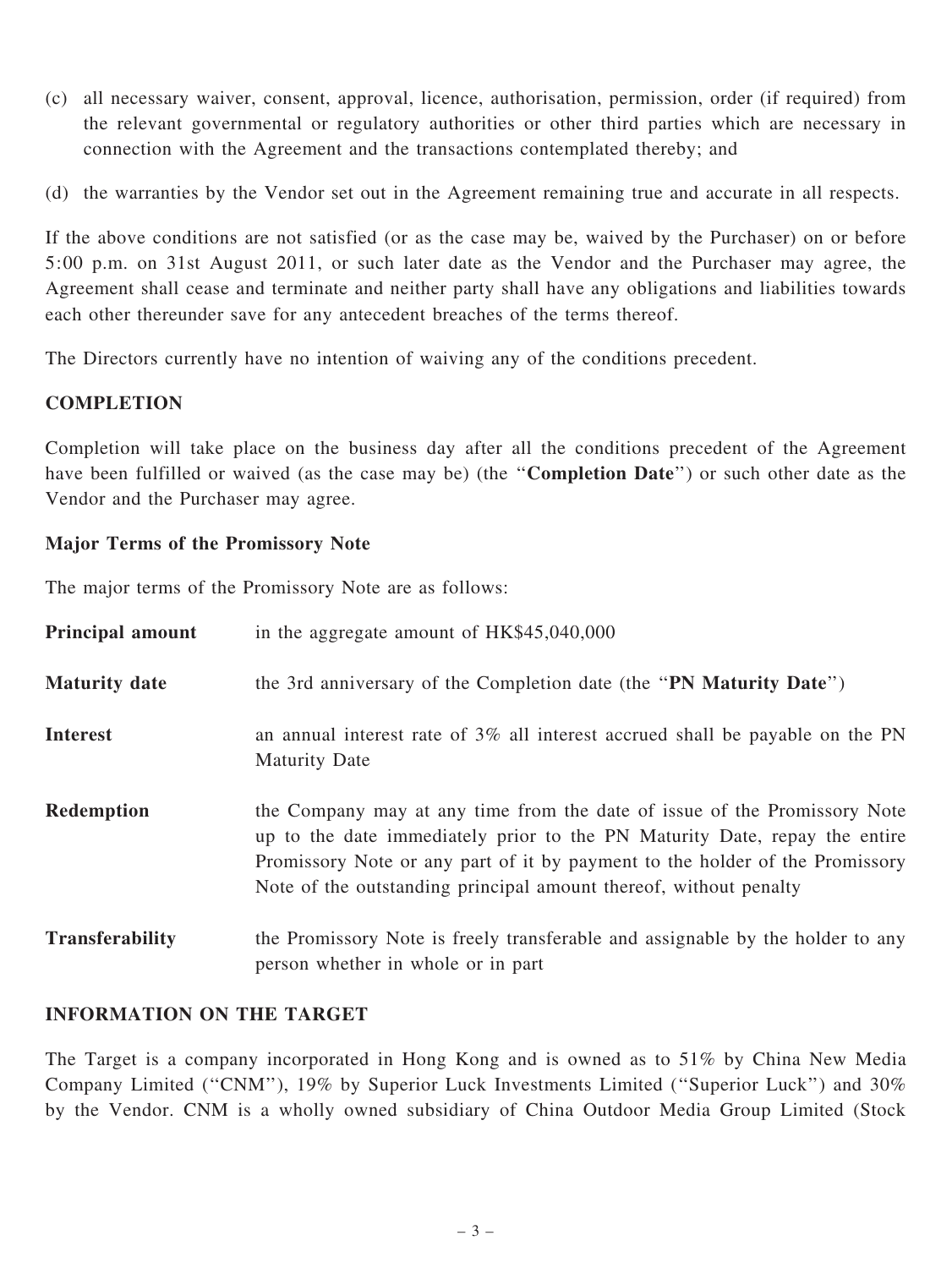Code: 254) (''COMG''), a company whose shares are listed on the Main Board of the Stock Exchange. The Target is a subsidiary of COMG. Superior Luck is a wholly owned subsidiary of Inno-Tech Holdings Limited (Stock Code: 8202), a company whose shares are listed on the GEM.

According to the audited accounts of the Target prepared under Hong Kong Financial Reporting Standards:

- 1. the loss before and after taxation for the period from 19 June 2009 (date of incorporation) to 30 June 2010 were both approximately HK\$0.7 million;
- 2. the loss before and after taxation for the six month period ended 31 December 2010 were both approximately HK\$0.35 million; and
- 3. the net liabilities of the Target as at 31 December 2010 was approximately HK\$1 million.

The Target is principally engaged in outdoor advertising in Hong Kong, specializing in advertising spaces in lifts and outer walls of buildings. Currently the Target has secured exclusive rights for lift spaces in 18 residential buildings, 8 commercial buildings and 3 industrial buildings located in Hong Kong Island, Kowloon and the New Territories and the outer wall of an industrial building located in the New Territories. The tenure of such rights for lift spaces range from 3 to 5 years and for the outer wall, 10 years. Besides outdoor advertising, the Target also provides marketing consultancy services and referral services to its related company on an ad hoc basis, which includes, planning, organizing and liaising promotional activities.

## REASONS FOR THE ACQUISITION

The Group is principally engaged in the provision of waterworks engineering services, road works and drainage services and site formation works for the public sector in Hong Kong.

It is the corporate strategy of the Group to strengthen its existing business and at the same time, broaden its source of income and expand the business operations by identifying and capitalizing new opportunities to achieve financial growth for the Group and to maximum Shareholders' value. In this connection, the Directors consider the Acquisition as an opportunity for the Group to expand its business by tapping into the outdoor advertising and display industry.

After completion of the Acquisition, the Company's interest in the Target will be accounted for as an investment.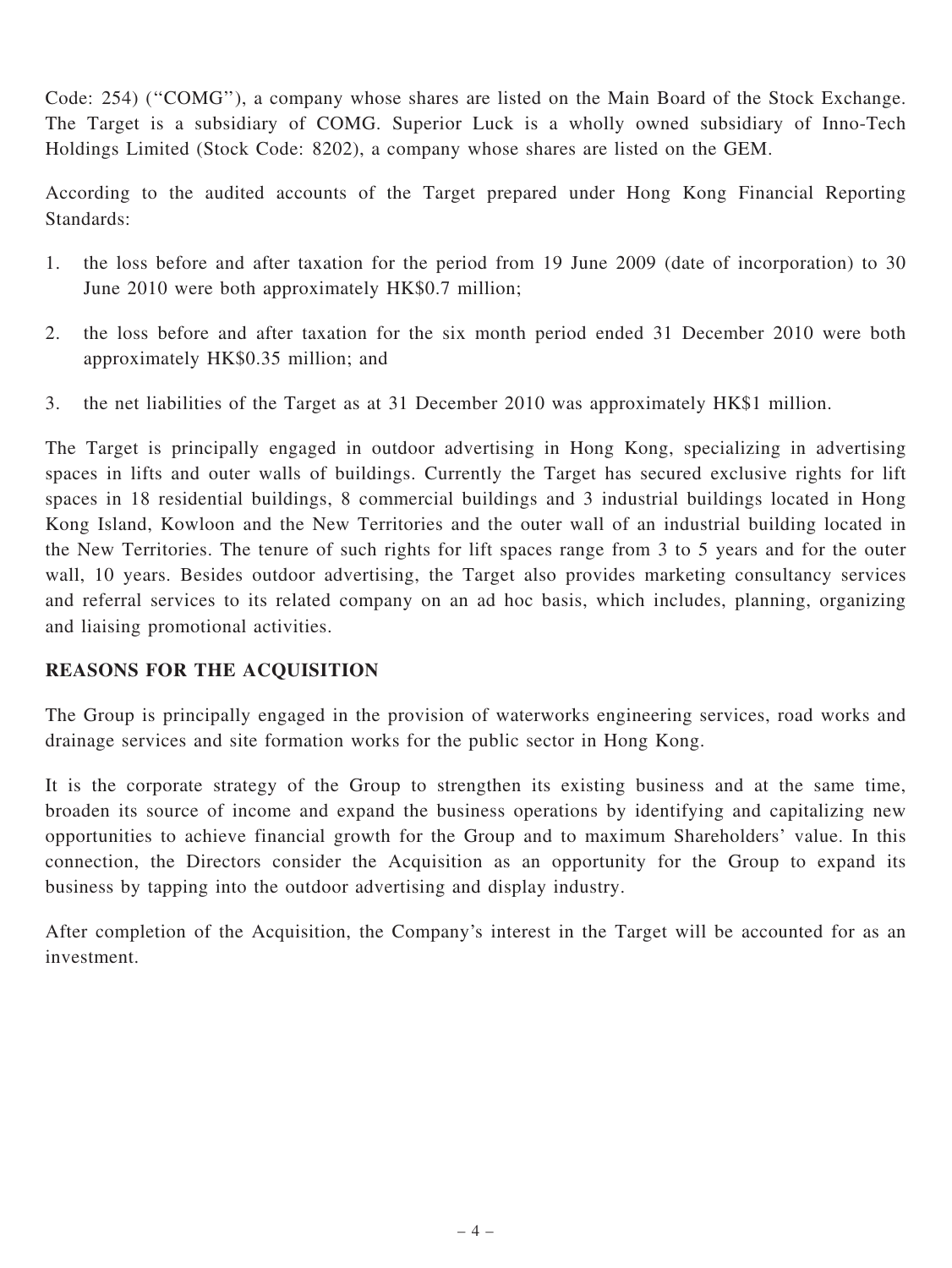## VALUATION

According to the valuation report prepared by the Valuer on 30 June 2011, the valuation report adopted the income-based approach using discounted cash flow method which involves projections of profits, earnings and cash flows and are regarded as profit forecasts under Rule 19.61 of the GEM Listing Rules (the ''Profit Forecast''). Pursuant to Rule 19.62(1) of the GEM Listing Rules, certain specific assumptions have been adopted in the valuation report and the major ones are as follows:

- . all relevant legal approvals and business certificates or licenses to operate the business in the localities in which the Target operates or intends to operate would be officially obtained and renewable upon expiry;
- . the projections outlined in the financial information provided are reasonable, reflecting market conditions and economic fundamentals, and will be materialized;
- . there will be sufficient supply of technical staff in the industry in which the Target operates, and the Target will retain competent management, key personnel and technical staff to support its ongoing operations and developments;
- . there will be no major change in the current taxation laws in the localities in which the Target operates or intends to operate and that the rates of tax payable shall remain unchanged and that all applicable laws and regulations will be complied with;
- . there will be no major change in the political, legal, economic or financial conditions in the localities in which the Target operates or intends to operate, which would adversely affect the revenues attributable to and profitability of the Target; and
- . interest rates and exchange rates in the localities for the operation of the Target will not differ materially from those presently prevailing.

The Directors have reviewed the principal assumptions upon which the Profit Forecast is based and are of the view that the Profit Forecast has been made after due and careful enquiry. A letter from Dominic K.F. Chan & Co. and a letter from the financial adviser of the Company, Athens Capital Limited, are included in the appendices of this announcement for the purposes of Rules 19.60A and 19.62 of the GEM Listing Rules.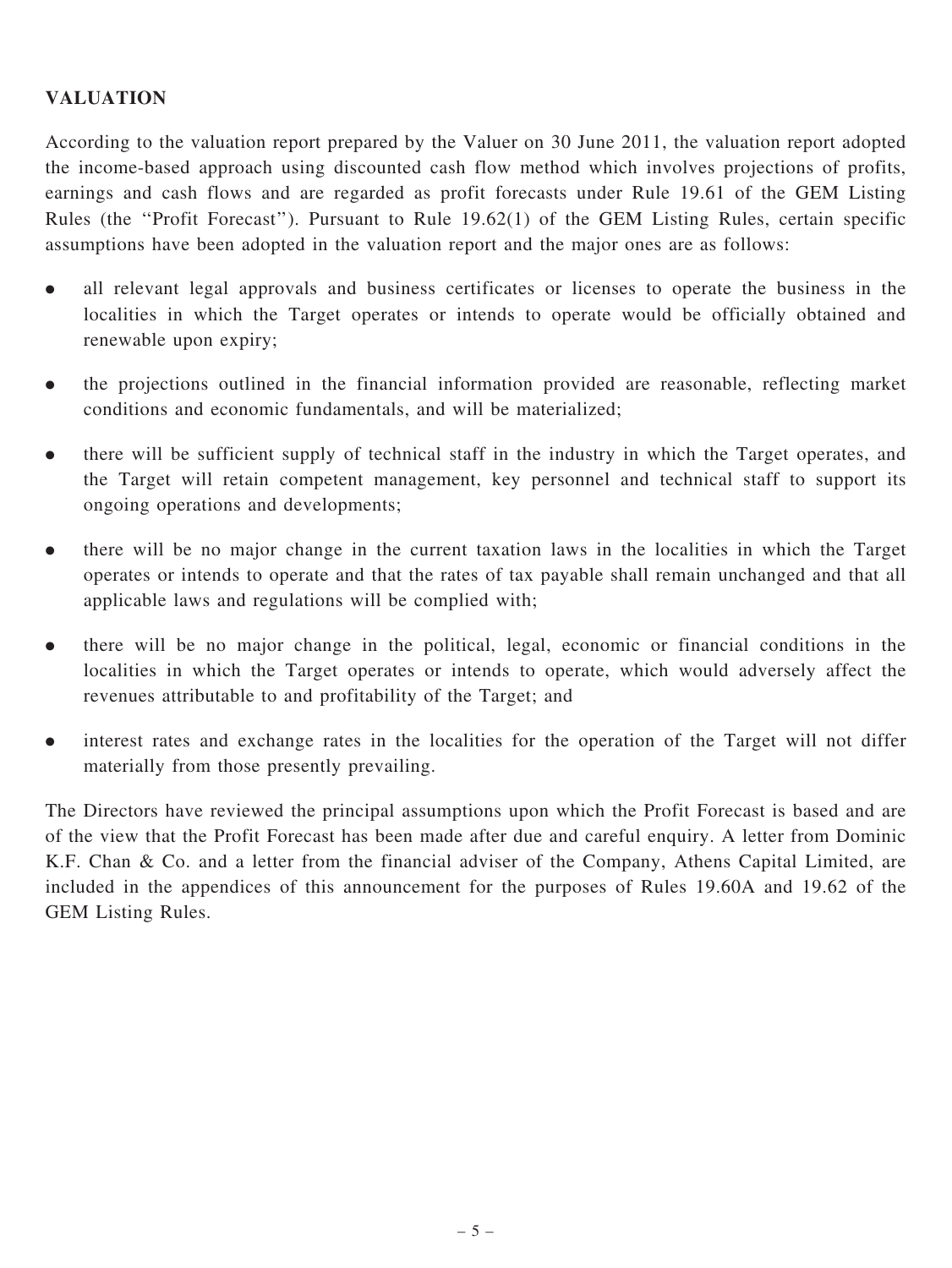The following are the qualifications of the experts who have given their opinion and advice included in this announcement:

| <b>Name</b>             | Qualification                                                                                                                                      |
|-------------------------|----------------------------------------------------------------------------------------------------------------------------------------------------|
| Ample Appraisal Limited | Professional valuer                                                                                                                                |
| Dominic K.F. Chan & Co. | Certified public accountants                                                                                                                       |
| Athens Capital Limited  | Corporation licensed under the Securities and Futures Ordinance<br>(Chapter 571 of the Laws of Hong Kong) to carry on type 6<br>regulated activity |

As at the date of this announcement, each of the Valuer, Dominic K.F. Chan & Co. and FA does not have any shareholding, directly or indirectly, in any member of the Group or any right (whether legally enforceable or not) to subscribe for or to nominate person to subscribe for securities in any member of the Group.

Each of the Valuer, Dominic K.F. Chan & Co. and FA has given and has not withdrawn its consent to the publication of this announcement with inclusion of its report and all reference to its name in the form and context in which it appears.

## GEM LISTING RULES IMPLICATIONS

As the applicable percentage ratios in respect of the Acquisition exceeds 5% but is less than 25%, the Acquisition constitutes a discloseable transaction for the Company under Rule 19.06 of the GEM Listing Rules, which is subject to the reporting and announcement requirements under the GEM Listing Rules.

## **DEFINITIONS**

In this announcement, unless the context otherwise requires, the following words and phrases have the following meanings:

| "Acquisition" | the acquisition of the Sale Shares pursuant to the Agreement                                                                                                    |
|---------------|-----------------------------------------------------------------------------------------------------------------------------------------------------------------|
| "Agreement"   | the sale and purchase agreement dated 28 July 2011 entered into<br>between the Vendor and the Purchaser relating to the sale and purchase<br>of the Sale Shares |
| "Board"       | the board of Directors                                                                                                                                          |
| "Company"     | Tsun Yip Holdings Limited, a company incorporated under the laws of<br>Cayman Islands with limited liability and the Shares of which are listed<br>on GEM       |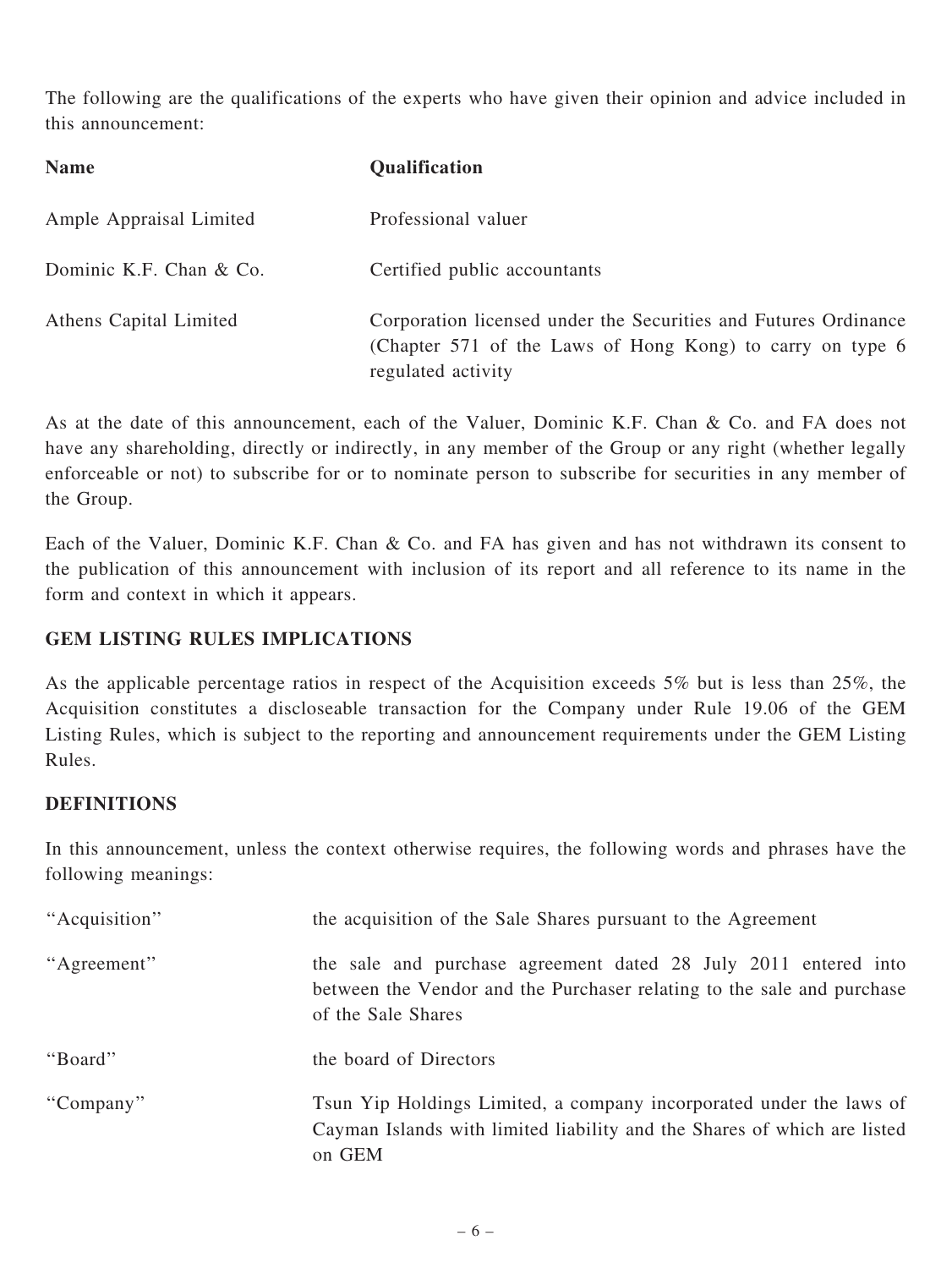| "Completion"                          | the completion to the Acquisition pursuant to the Agreement                                                                                                                                             |
|---------------------------------------|---------------------------------------------------------------------------------------------------------------------------------------------------------------------------------------------------------|
| "connected persons"                   | has the meaning ascribed to it in the GEM Listing Rules                                                                                                                                                 |
| "Consideration"                       | the consideration to the Acquisition, in the aggregate amount of<br>HK\$70,040,000                                                                                                                      |
| "Directors"                           | the directors of the Company                                                                                                                                                                            |
| "FA"                                  | Athens Capital Limited, a financial adviser appointed by the Company<br>in connection with the comfort letter on forecasts of the valuations of<br>the Target                                           |
| "GEM"                                 | the Growth Enterprise Market of the Stock Exchange                                                                                                                                                      |
| "GEM Listing Rules"                   | the Rules Governing the Listing of Securities on GEM                                                                                                                                                    |
| "Group"                               | the Company and its subsidiaries                                                                                                                                                                        |
| "Hong Kong"                           | the Hong Kong Special Administrative Region of the People's Republic<br>of China which, for the purpose of this announcement, excludes Hong<br>Kong, the Macau Special Administrative Region and Taiwan |
| "Independent Third<br>Party $(ies)$ " | an independent third party, to the best of the Directors' knowledge,<br>information and belief having made all reasonable enquiry, who is not<br>connected with the Company and its connected persons   |
| "Promissory Note"                     | the promissory note in the sum of $HK45,040,000$ to be issued by the<br>Purchaser to satisfy part of the consideration of the Acquisition                                                               |
| "Purchaser"                           | Profit Station Limited, a company incorporated in the British Virgin<br>Islands and a wholly owned subsidiary of the Company                                                                            |
| "Sale Shares"                         | 17 ordinary shares of HK\$1.00 each in the issued share capital of the<br>Target held and beneficially owned by the Vendor, representing 17%<br>of the total issued share capital of the Target         |
| "Shareholders"                        | holders of ordinary shares of HK\$0.001 each in the share capital of the<br>Company                                                                                                                     |
| "Stock Exchange"                      | The Stock Exchange of Hong Kong Limited                                                                                                                                                                 |
| "Target"                              | China New Media (HK) Company Limited, a company incorporated in<br>Hong Kong with limited liability                                                                                                     |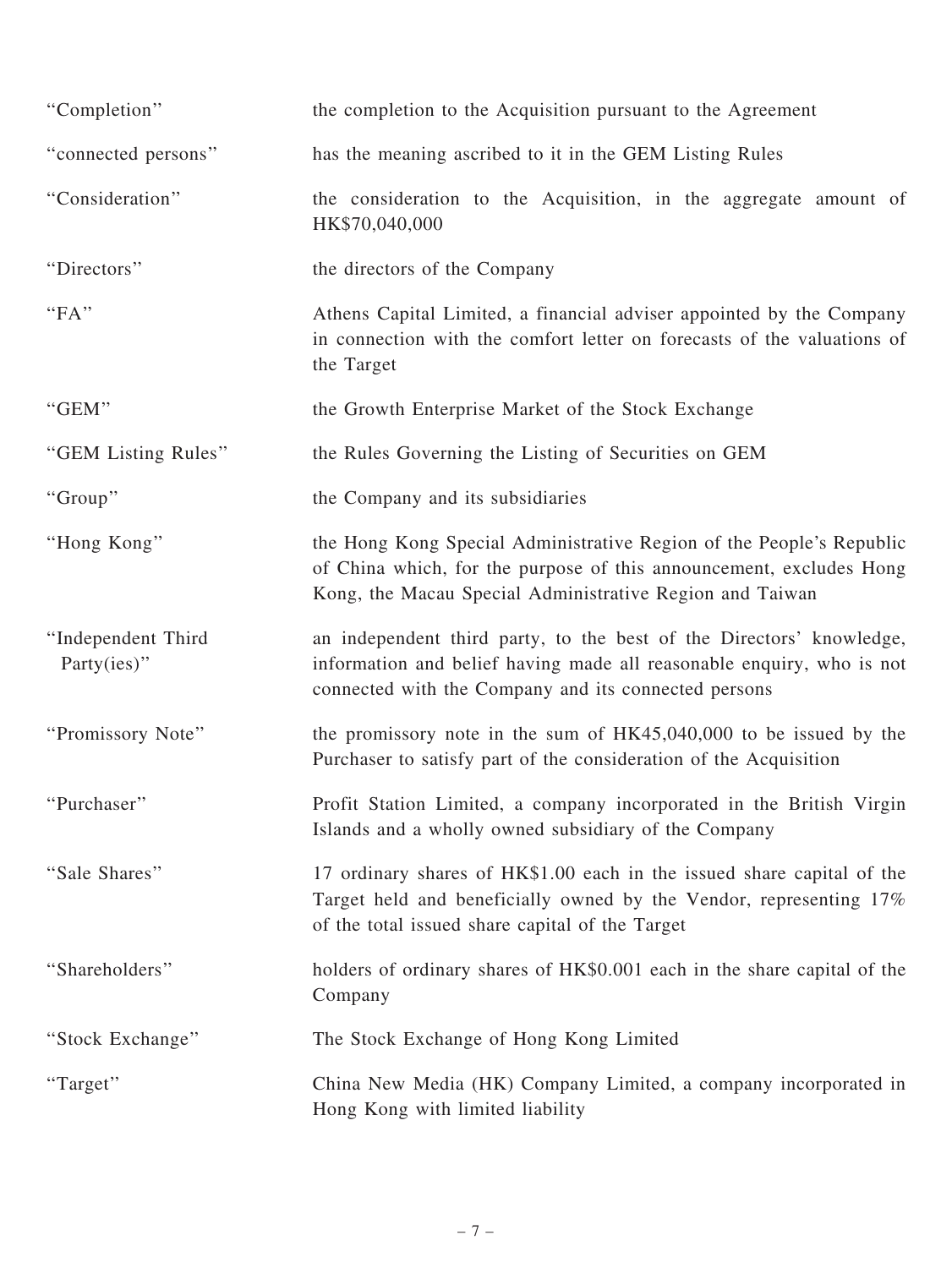| "Valuer" | Ample Appraisal Limited, an independent valuer appointed by the<br>Company in connection with the Acquisition                                                                 |
|----------|-------------------------------------------------------------------------------------------------------------------------------------------------------------------------------|
| "Vendor" | Win Today Limited, a company incorporated in the British Virgin<br>Islands with limited liability and is wholly owned by Ms. Yu Wai Yin,<br>Vicky, an Independent Third Party |
| "HK\$"   | Hong Kong dollars, the lawful currency of Hong Kong                                                                                                                           |
|          | By Order of the Board                                                                                                                                                         |

Tsun Yip Holdings Limited Kan Kwok Cheung Chairman and Executive Director

#### Hong Kong, 28 July 2011

As at the date of this announcement, the Board comprises the following Directors:

Executive Directors: Kan Kwok Cheung Cheng Ka Ming, Martin Chia Thien Loong, Eric John Hui Chi Kwong

Independent non-executive Directors: Chan Hon Yuen Chu Siu Lun, Ivan Hau Chi Kit

This announcement, for which the Directors collectively and individually accept full responsibility, includes particulars given in compliance with the GEM Listing Rules for the purpose of giving information with regard to the Company. The Directors, having made all reasonable enquiries, confirm that, to the best of their knowledge and belief, the information contained in this announcement is accurate and complete in all material respects and not misleading or deceptive and there are no other matters the omission of which would make any statement herein or this announcement misleading.

This announcement will remain on the GEM website at http://www.hkgem.com on the ''Latest Company Announcements'' page for at least seven days from the day of its posting and on the Company's website at http://www.tsunyip.hk.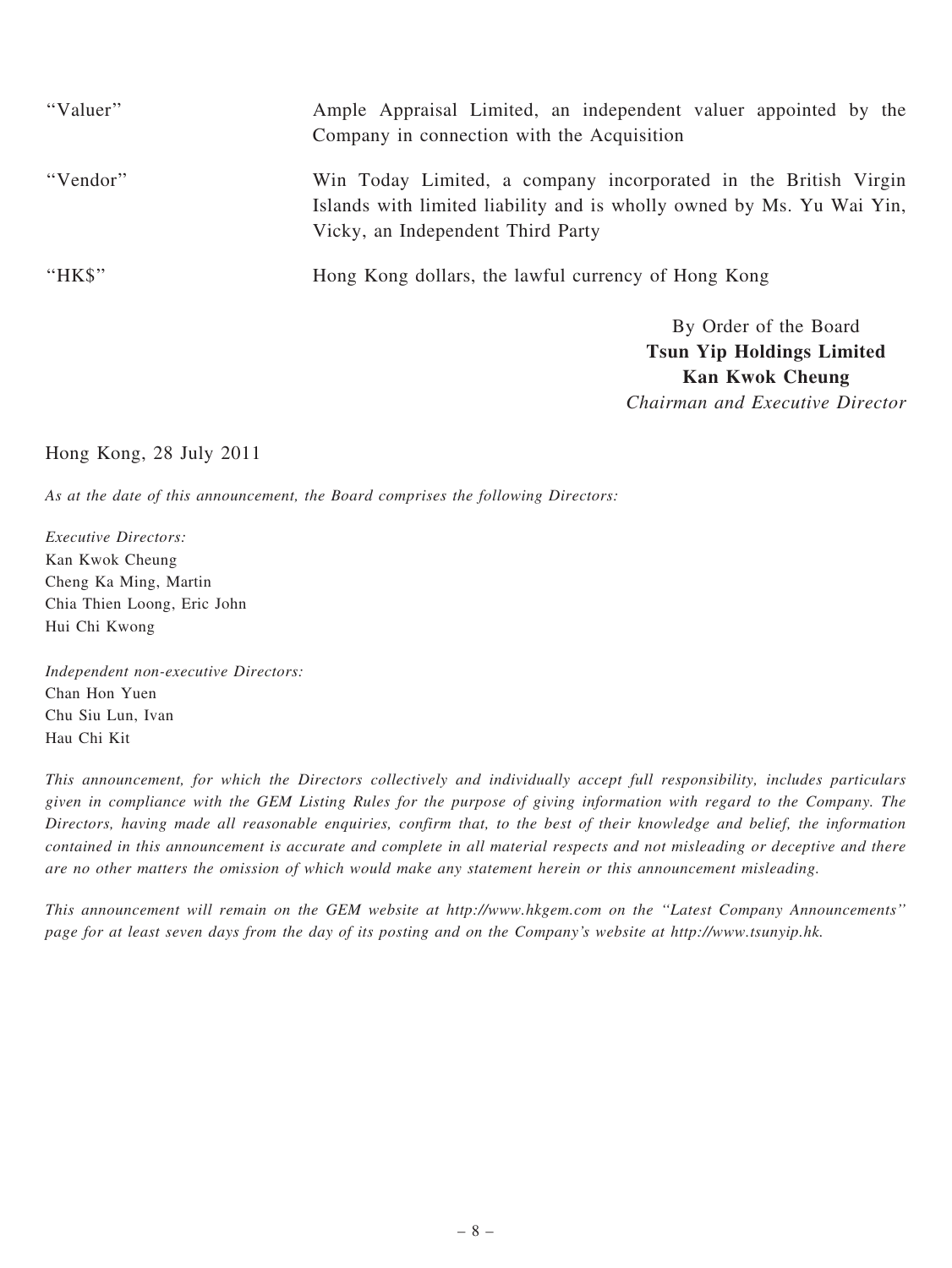## APPENDIX I LETTER FROM THE AUDITORS

28 July 2011

The Board of Directors Tsun Yip Holdings Limited Flat 314, 3/F Fuk Shing Commercial Building 28 On Lok Man Street Fanling New Territories Hong Kong

Dear Sirs,

Tsun Yip Holdings Limited (the ''Company'') and its subsidiaries (collectively referred to as the ''Group'')

## Report on discounted future estimated cash flows in connection with the business valuations of China New Media (HK) Company Limited (the ''Target Company'')

We report on the calculations of the discounted future estimated cash flows on which the business valuation (the ''Valuation'') dated 28 July 2011 prepared by Ample Appraisal Limited in respect of the Valuation of the Target Company as at 30 June 2011 in connection with proposed acquisition of the 17% equity interest in the Target Company. The Valuation which is determined based on the discounted cash flows is regarded as a profit forecast under Rule 19.61 of the Rules Governing the Listing of Securities on the Growth Enterprise Market of The Stock Exchange of Hong Kong Limited (the ''GEM Listing Rules'').

## Respective responsibilities of the directors of the Company and the reporting accountants

The directors of the Company are responsible for the preparation of the discounted future estimated cash flows for the valuation which is regarded as a profit forecast under paragraph 19.62 of the GEM Listing Rules. It is our responsibility to report, as required by Rule 19.62(2) of the GEM Listing Rules, on the calculations of the discounted future estimated cash flows on which the Valuation is based. The discounted future estimated cash flows do not involve the adoption of accounting policies. The discounted future estimated cash flows depend on future events and on a number of bases and assumptions which cannot be confirmed and verified in the same way as past results and not all of which may remain valid throughout the period. Consequently, we have not reviewed, considered or conducted any work on the appropriateness and validity of the bases and assumptions and express no opinion on the appropriateness and validity of the bases and assumptions on which the discounted future estimated cash flows, and thus the Valuation, are based.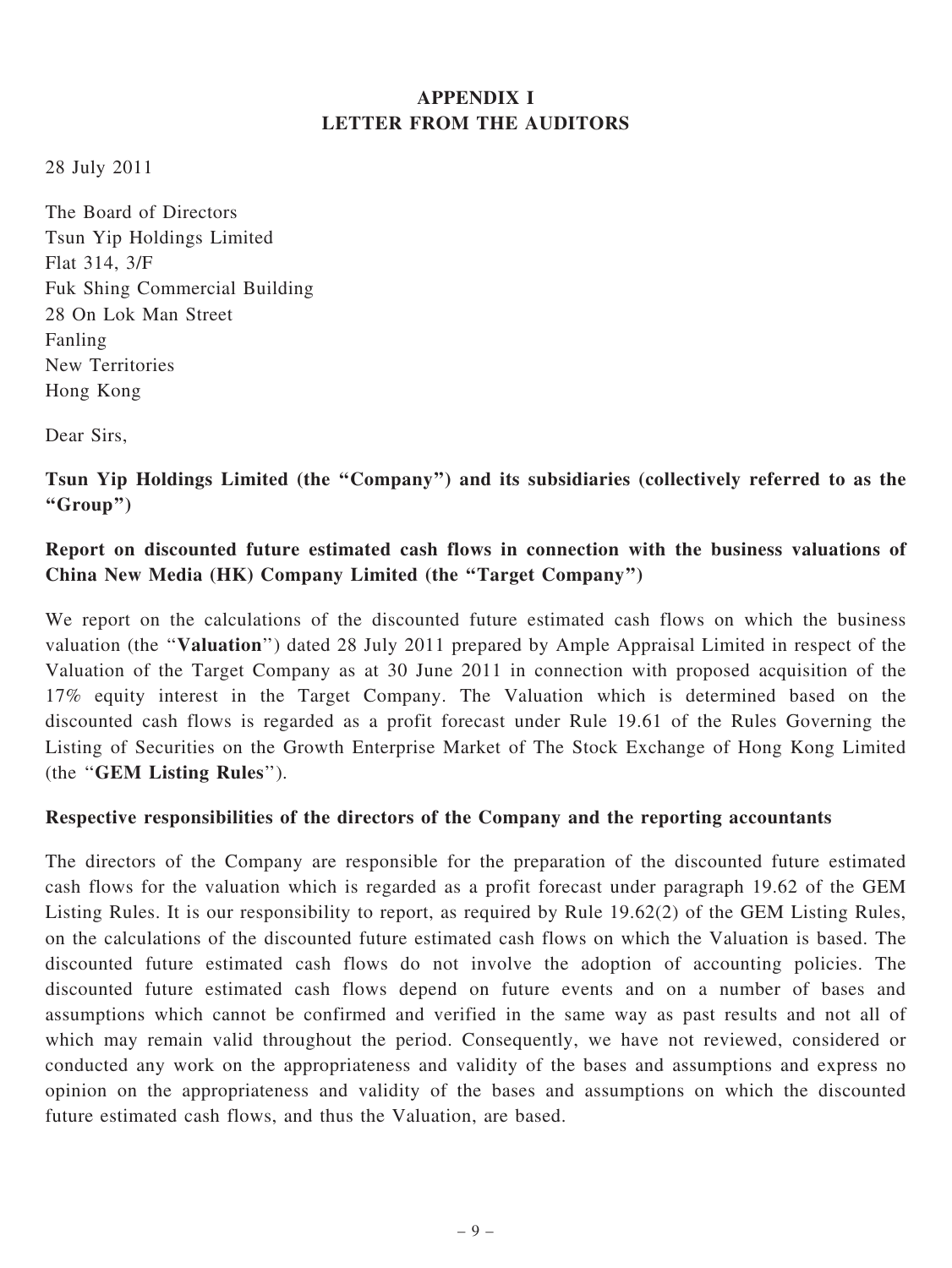### Basis of opinion

We conducted our work in accordance with Hong Kong Standards on Assurance Engagements 3000 ''Assurance Engagements Other Than Audits or Reviews of Historical Financial Information'' and with reference to the procedures under Auditing Guideline 3.341 ''Accountants' report on profit forecasts'' issued by Hong Kong Institute of Certified Public Accountants. We examined the arithmetical accuracy of the Valuation. Our work has been undertaken solely to assist the directors of the Company in evaluating whether the discounted future estimated cash flows, so far as the calculations are concerned, has been properly compiled and for no other purpose. We accept no responsibility to any other person in respect of, arising out of in connection with our work. Our work does not constitute any valuation of the Target Company.

### Opinion

Based on the foregoing, in our opinion, the discounted future estimated cash flows, so far as the calculations are concerned, has been properly compiled in accordance with the bases and assumptions made by the directors of the Company.

Yours faithfully

Dominic K. F. Chan & Co., Certified Public Accountants (Practising) Hong Kong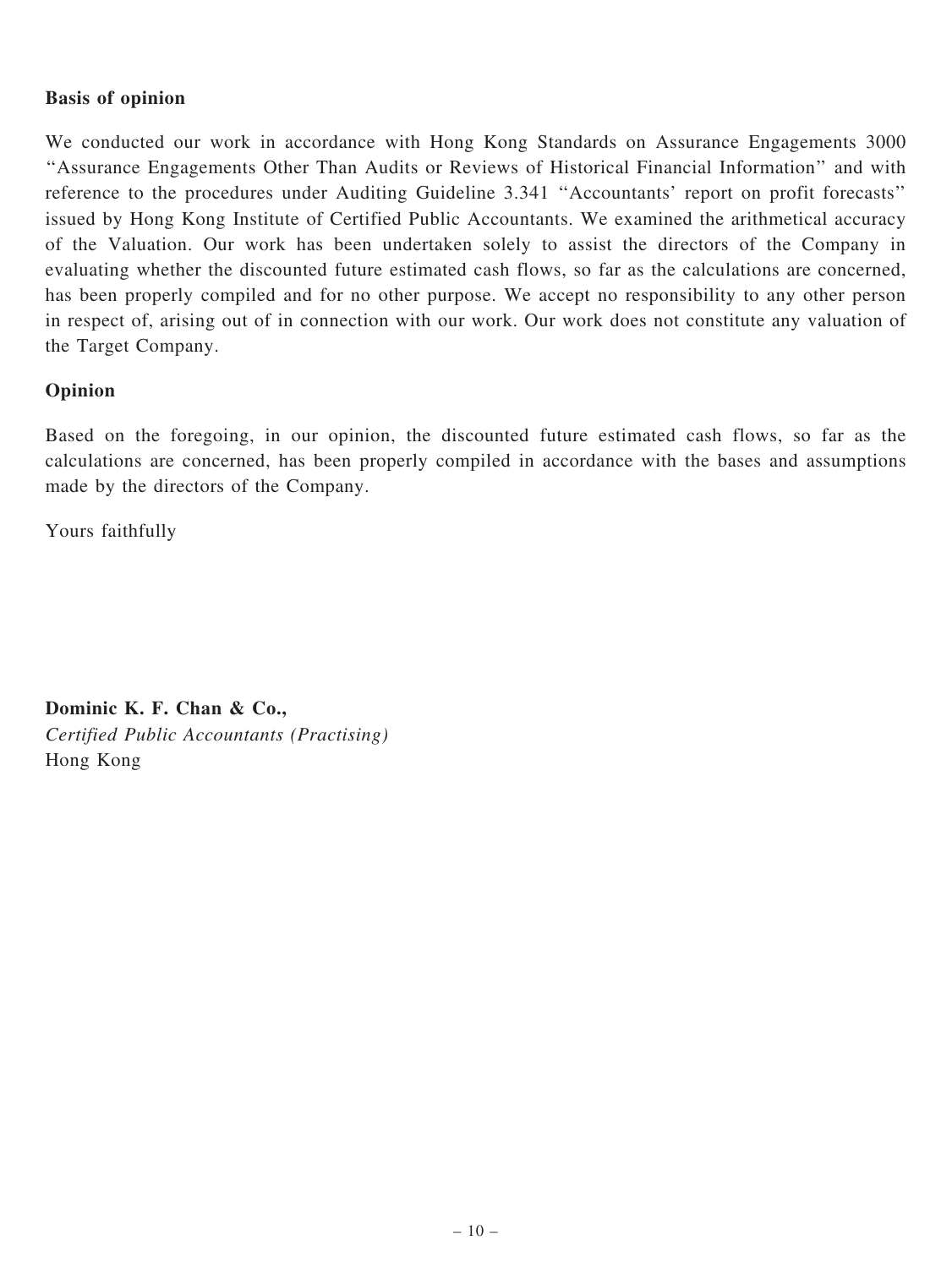## APPENDIX II LETTER FROM ATHENS CAPITAL LIMITED

28 July 2011

The Board of Directors Tsun Yip Holdings Limited Flat 314 3/F Fuk Shing Commercial Building 28 On Lok Mun Street Fanling New Territories

Dear Sirs,

Comfort letter on forecasts on the valuation of China New Media (HK) Company Limited (the "Target") — in connection with a discloseable transaction for the acquisition of  $17\%$  issued share capital of the Target

We refer to the announcement of Tsun Yip Holdings Limited (the "Company") dated 28 July 2011 in relation to the Acquisition which constitutes a discloseable transaction under the Rules Governing the Listing of Securities on the Growth Enterprise Market of the Stock Exchange (the ''Announcement''). Unless otherwise defined or if the context otherwise requires, all terms defined in the Announcement shall have the same meaning when used in this letter.

Athens Capital Limited ("ACL") hereby confirms that it has reviewed and discussed with the Company, the bases and assumptions adopted in the profit forecast prepared by Ample Appraisal Limited, the independent valuer of the Company (the "Independent Valuer") in the course of their work, and has satisfied itself that the bases and assumptions have been made with due care and objectivity, and on a reasonable basis and that the profit forecast has been made by the Directors after due and careful enquiry.

We have not independently verified the computations leading to the Independent Valuer's determination of the fair value and market value of the Target. We have had no role or involvement and have not provided and will not provide any assessment of the fair value and market value of the Target. Accordingly, save as expressly stated in this letter, we take no responsibility for and express no views, whether expressly or implicitly, on the fair value and market value of the Target as determined by the Independent Valuer and set out in the valuation reports issued by the Independent Valuer or otherwise.

ACL further confirms that the assessment, review and discussion carried out by it as described above are primarily based on financial, economic, market and other conditions in effect, and the information made available to us as of the date of this letter and that it has, in arriving at its views, relied on information and materials supplied to it by the Independent Valuer, the Group and the Target and opinions expressed by, and representations of, the employees and/or management of the Independent Valuer, the Group and the Target. We have assumed that all information, materials and representations